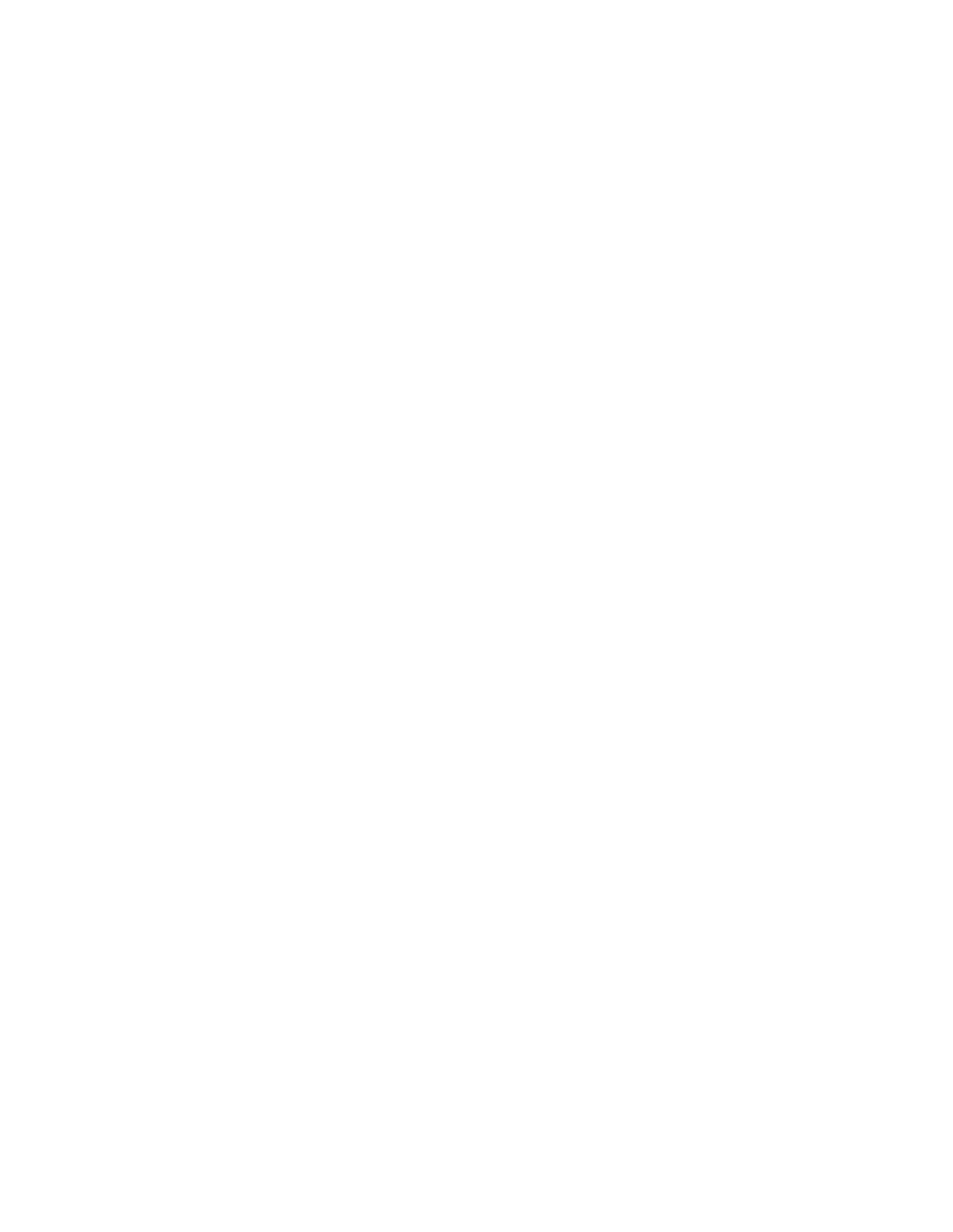# **16**

# **Earth Analogues**

# **Inge Loes ten Kate1 and Louisa J. Preston2**

<sup>1</sup>Utrecht University, Utrecht, The Netherlands <sup>2</sup>The Open University, Milton Keynes, UK

Terrestrial analogue environments are places on Earth with geological or environmental conditions that are similar to those that exist on an extraterrestrial body [1]. The purpose of using these terrestrial analogue sites for planetary missions can be divided into four basic categories: (i) to learn about planetary processes on Earth and elsewhere; (ii) to test methodologies, protocols, strategies, and technologies; (iii) to train highly qualified personnel, as well as science and operation teams; and (iv) to engage the public, space agencies, media, and educators [1, 2]. A recent ESA study, CAFE—Concepts for Activities in the Field for Exploration [3], resulted in a catalogue of all planetary analogue sites used and currently in use [4]. This catalogue contains in-depth descriptions of each of these field sites, including location, geological context, environmental information, and infrastructure, and is currently the most extensive and up-to-date catalogue. A very comprehensive overview of analogue sites grouped per planetary surface feature can be found in [5]. Current analogue activities focus on five planetary bodies: the Moon, Mars, Europa and Enceladus, and Titan. Below we highlight a few planetary analogue sites for these five bodies summarized from [5], as well as field-testing campaigns and semipermanent field-testing bases.

# **16.1 Planetary Analogues**

# **16.1.1 The Moon**

The lunar surface features that can be studied in terrestrial analogues are craters, lava fields, and the lunar dust. The Vredefort dome in South Africa was studied as an analogue for the fine-grained granulite facies rocks that were returned from the Moon by the Apollo astronauts [6]. Most lunar analogue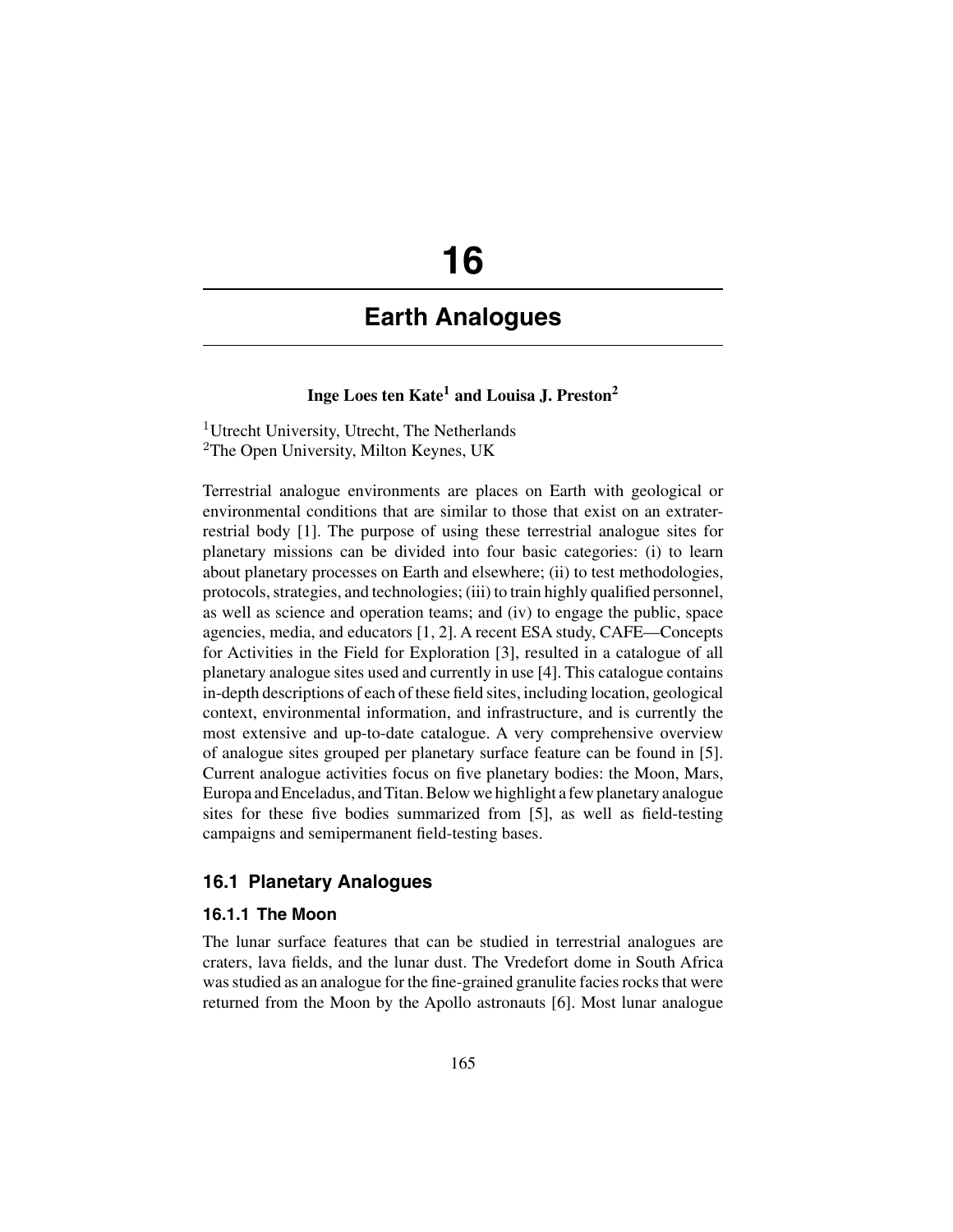#### 166 *Earth Analogues*

sites, however, are chosen to study mission concepts and test instruments. This already started with the Apollo astronaut training in the Lava Mountains, California [7], and the volcanic fields around Flagstaff, Arizona. Specific prerequisites here are aridity, low temperature, and the presence of abrasive dust. Another example of a lunar analogue is the Haughton Impact Structure in Canada [8].

#### **16.1.2 Mars**

Most analogue sites are devoted to Mars. These analogue sites can be divided into three categories: earlyMars, middleMars, and presentMars.*Early Mars*is here defined as roughly the first billion years of its lifetime, when liquid water was still presumed to be present on the surface. Example analogue sites are the Pilbara region in Australia as an analogue for flood basalts, water-related minerals, and preservation of early life [9], Rio Tinto in Spain as an analogue for past rivers, iron oxides, and sulfates [10], and Yellowstone as an analogue for silica-rich soils, hydrothermal activity, and extremophiles [11]. *Middle Mars*is defined as the second billion years where a large drop in temperature and loss of water led to a global cryosphere and subsurface ice. The Antarctic Dry Valleys [12] and Antarctic permafrost [13] serve as analogues for the Polar Layered Deposits and the Northern Highlands as well as for potential life preserved in ice deposits. Iceland [14] and the Bockfjord Volcanic Complex on Svalbard, Norway [15], serve as analogues for subglacial volcanism. *Present Mars* starts about 2.5 billion years ago and is characterized by a hyperarid climate. The Antarctic Dry Valleys are a good analogue for present-day Mars and is the closest terrestrial analogue to Mars. Additionally, the Atacama Desert [16], the Egyptian Desert [17], and the Hawaiian volcanoes, for example, Mauna Kea [18], are well-studied Mars analogue sites.

#### **16.1.3 Europa and Enceladus**

Both Europa and Enceladus are characterized by a planet-wide ocean covered with a thick ice-crust. Hydrothermal activity at the ocean floor is hypothesized as an energy source to keep the oceans liquid. Analogue sites for all three parts of planets can be found on Earth. Ocean floor analogues can be found in the hydrothermal vents of Lost City on the Mid-Atlantic Ridge [19] and the highpressure low-temperature environments of the Mariana Trench in the Pacific Ocean [20]. Mono Lake in California, USA, and the Dead Sea in Israel are analogues for the alkaline and saline brine oceans expected on these icy moons. Lake Vostok on Antarctica is one example of a surface ice analogue [21].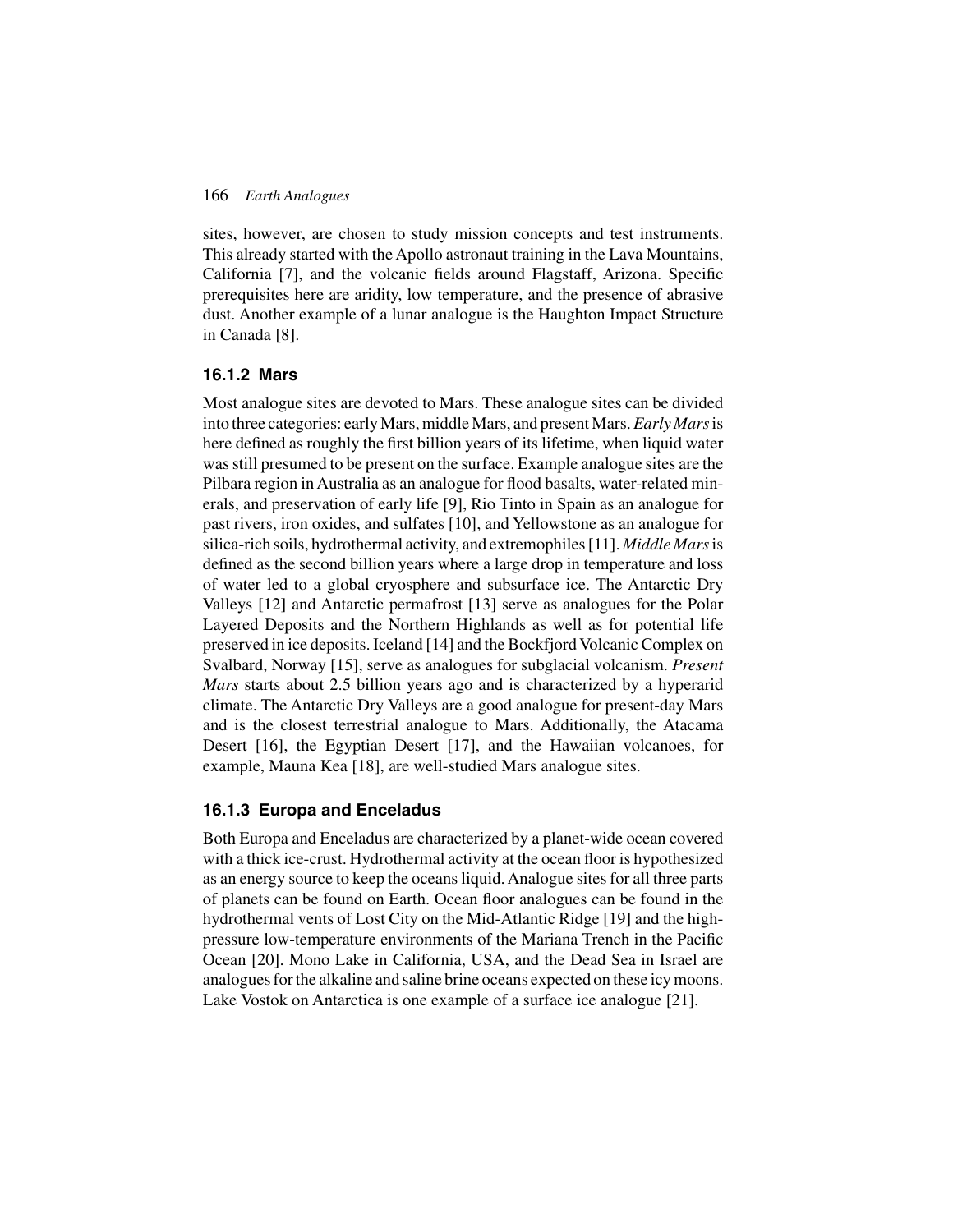## **16.1.4 Titan**

Like the Earth, Titan has a thick atmosphere and diverse geology with land and lakes. These lakes, however, are composed of hydrocarbons, making terrestrial tar fields good analogues for the Titan surface, for example, Pitch Lake in Trinidad and Tobago [22].

# **16.2 Semipermanent Field-Testing Bases**

Long-term field-testing campaigns with some more permanent infrastructure are established to provide a base for multidisciplinary field research as well as for the development of new technologies for planetary missions. Most of these sites are very much technology and mission development focused; however, they do offer the opportunity to carry out scientific campaigns as part of the technology-driven frameworks. These sites include the Aquarius Undersea Research Station at the Florida Keys established in 1993 and host to 114 underwater missions up to 2012, primarily studying coral reefs [23]; the Haughton-Mars Project Research Station at Devon Island, Canada, focusing on "developing new technologies, strategies, and operational protocols geared to support the future exploration of the Moon, Mars, and other planets" [8, 24]; the Pavilion Lake Research Project, a "science and exploration effort to explain the origin of freshwater microbialites in Pavilion Lake, British Columbia, Canada" [25]; the Pacific International Space Center for Exploration Systems (PISCES) at Hawai'i [26, 27]; the Ibn Battuta Centre for exploration and field activities in Morocco, established in 2006 to support the exploration of Mars and others planets, and to provide opportunities for scientists and the public for experiencing the exploration on Earth and in the Solar System [28]; and the recently (2013) established Boulby International Subsurface Astrobiology Laboratory, BISAL, in the UK, the world's first permanent subsurface astrobiology lab, focusing on deep subsurface geochemistry and biology, as well as instrument testing for robotic and human planetary missions [29].

# **16.3 Field-Testing Campaigns**

Long-term field-testing campaigns have been established to provide a framework for planetary instrument and mission testing. The Desert Research and Technology Studies (Desert RATS) field-testing campaigns started in 1997 in support of future manned mission scenarios. The Desert RATS campaigns have taken place in various locations, including Mauna Kea, HI, and Black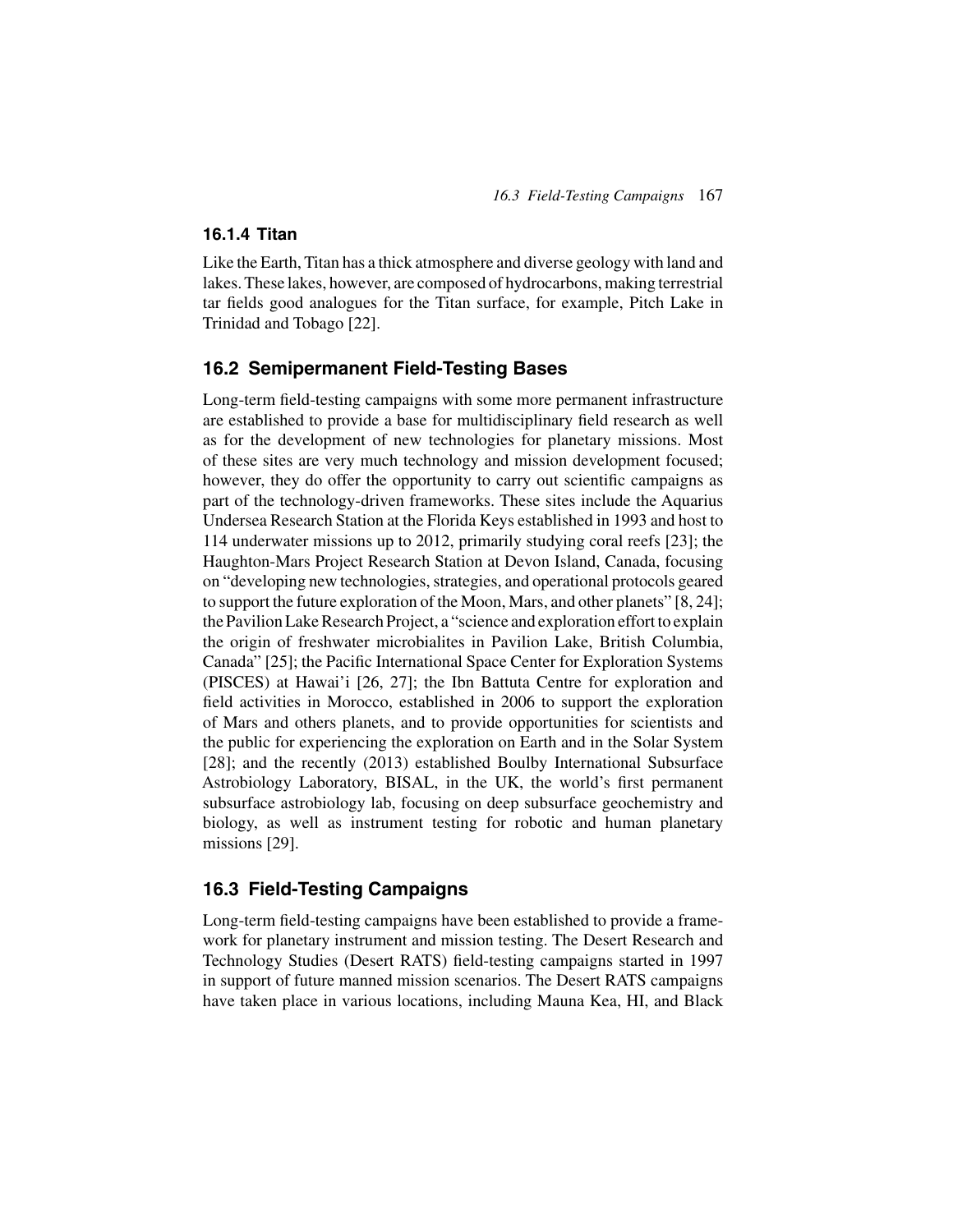#### 168 *Earth Analogues*

Point Lava Flow, AZ. These locations were selected based on their physical resemblance of lunar and martian surface. The scope of these campaigns has varied widely over the years from testing single space suit configurations to multi-day integrated mission scenarios [30]. Even though the focus is mainly on technology-related testing, integrating science into these technology-driven scenarios and getting scientists and engineers to communicate is an important aspect. The NASAExtreme EnvironmentsMission Operations campaigns [31] started in 2001 and 16 missions have been undertaken since then. NEEMO uses theAquarius Station, since the station habitat and its surroundings provide a convincing analogue for space exploration. Like Desert RATS, NEEMO is rather technology and mission oriented. The Arctic Mars Analog Svalbard Expedition (AMASE) at Svalbard, Norway [32], is an astrobiology- and Marsfocused science and technology campaign taking place on Svalbard, Norway. This campaign is specifically focused on the understanding of Svalbard in an astrobiological context. Technology that is taken along is tested in support of the science and not the other way around, as is merely the case in, for example, Desert RATS and NEEMO.

# **References**

- [1] Léveillé, R. "Validation of Astrobiology Technologies and Instrument Operations in Terrestrial Analogue Environments." *Comptes Rendus Palevol* 8, no. 7 (2009): 637–648.
- [2] Lee, P. "Haughton-Mars Project 1997–2007: A Decade of Mars Analog Science and Exploration Research at Haughton Crater, Devon Island, High Arctic." In *Proceedings of 2nd International Workshop on Exploring Mars and its Earth Analogs*. Pescara, Italy: International Research School of Planetary Sciences (IRSPS), 2007.
- [3] Preston, L.J., S. Barber and M. Grady. *CAFE—Concepts for Activities in the Field for Exploration—Executive Summary Report*. ESA Contract # 4000104716/11/NL/AF, 2013. Last visited on November 15, 2013. http://esamultimedia.esa.int/docs/gsp/C4000104716ExS.pdf.
- [4] Preston, L.J., S. Barber and M. Grady. *CAFE—Concepts for Activities in the Field for Exploration—TN2: The Catalogue of Planetary Analogues*, 2013. Last visited on November 15, 2013. http://esamultimedia. esa.int/docs/gsp/The Catalogue of Planetary Analogues.pdf.
- [5] Preston, L.J. and L.R. Dartnell. "Planetary Habitability: Lessons Learned from Terrestrial Analogues". *International Journal of Astrobiology* 13,no. 01 (2014): 81–98.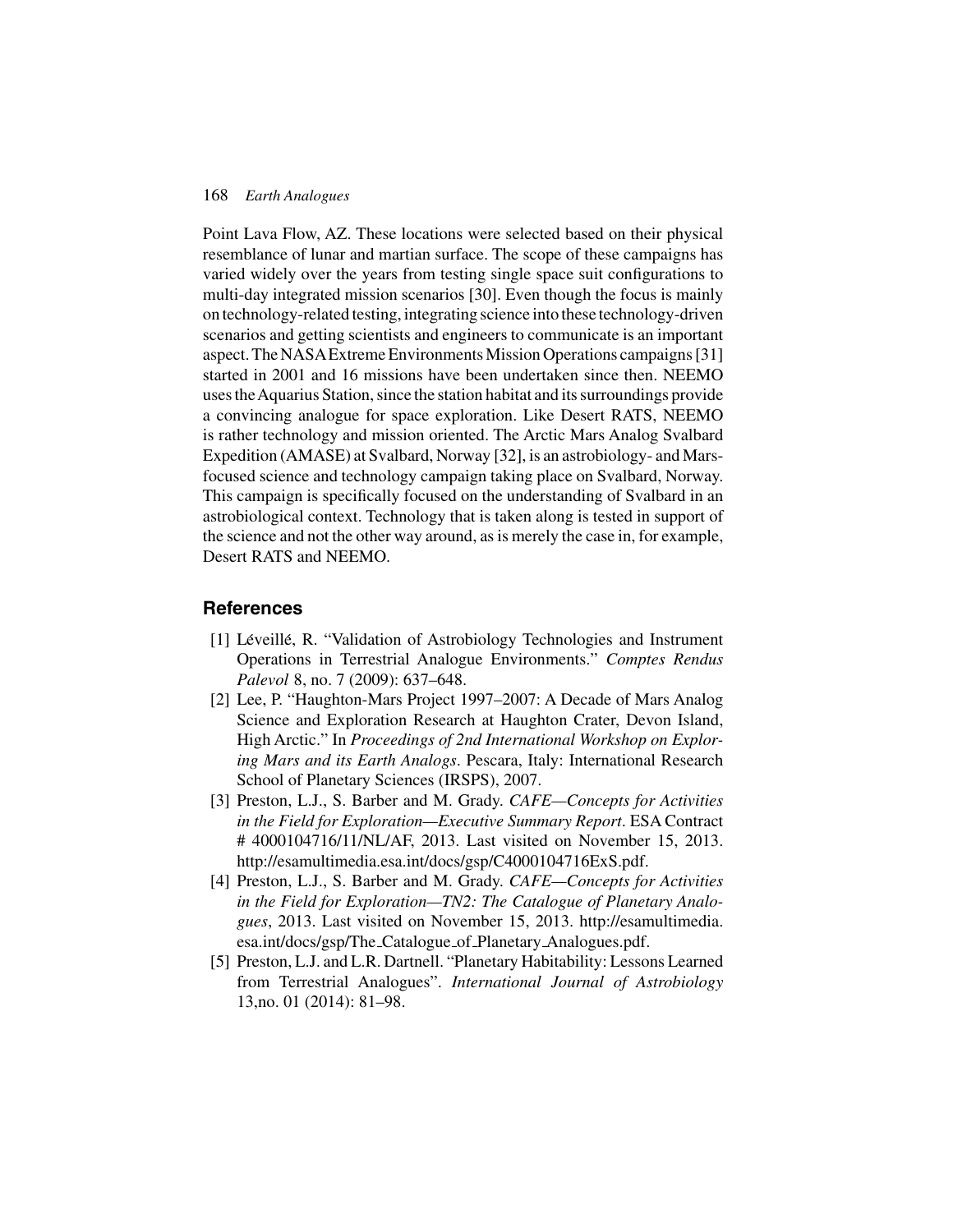- [6] Gibson, R.L., W.U. Reimold, A.J. Ashley and C. Koeberl. "Metamorphism on the Moon: A Terrestrial Analog in the Vredefort Dome, South Africa?" *Geology* 30, no. 5 (2002): 475–478.
- [7] Hinze, W.J., R. Ehrlich, H.F. Bennett, D. Pletcher, E. Zaitzef and O.L. Tiffany. "Use of an Earth Analog in Lunar Mission Planning". *Icarus* 6, no. 1–3 (1967): 444–452.
- [8] Osinski, G.R., P. Lee, C.S. Cockell, K. Snook, D.S.S. Lim and S. Braham. "Field Geology on the Moon: Some Lessons Learned from the Exploration of the Haughton Impact Structure, Devon Island, Canadian High Arctic. *Planetary and Space Science* 58, no. 4 (2010): 646–657.
- [9] Allwood, A.C., M.R. Walter, I.W. Burch and B.S. Kamber. "3.43 Billion-Year-Old Stromatolites Reef from the Pilbara Craton of Western Australia: Ecosystem-Scale Insights to Early Life on Earth". *Precambrian Research* 158 (2007): 198–227.
- [10] Amils, R., E. González-Toril, D. Fernández-Remolar, F. Gómez, Á. Aguilera, N. Rodríguez, M. Malki, A. García-Moyano, A.G. Fairen, V. de la Fuente and J. Luis Sanz. "Extreme Environments as Mars Terrestrial Analogs: The Rio Tinto Case". *Planetary and Space Science* 55, no. 3(2007): 370–381.
- [11] Barns, S.M., R.E. Fundyga, M.W. Jeffries and N.R. Pace. "Remarkable Archaeal Diversity Detected in a Yellowstone National Park Hot Spring Environment". *PNAS* 91 (1994): 1609–1613.
- [12] Wentworth, S.J., E.K. Gibson, M.A. Velbel and D.S. McKay. "Antarctic Dry Valleys and Indigenous Weathering in Mars Meteorites: Implications for Water and Life on Mars". *Icarus* 174, no. 2 (2005): 383–395.
- [13] Dickinson, W.W. and M.R. Rosen. "Antarctic Permafrost: An Analog for Water and Diagenetic Minerals on Mars". *Geology* 31, no. 3 (2003): 199–202.
- [14] Cousins, C.R. and I.A. Crawford. "Volcano–Ice Interaction as a Microbial Habitat on Earth and Mars". *Astrobiology* 11 (2011): 695–710.
- [15] Treiman, A.H., H.E.F. Amundsen, D.F. Blake and T. Bunch. "Hydrothermal Origin for Carbonate Globules in Martian Meteorite ALH84001: a Terrestrial Analogue from Spitsbergen (Norway)". *Earth and Planetary Science Letters* 204 (2002): 323–332.
- [16] Navarro-Gonzàlez, R., et al. "Mars-Like Soils in the Atacama Desert, Chile, and the Dry Limit of Microbial Life." *Science* 302, no. 5647 (2003): 1018–1021.
- [17] Heggy, E. and P. Paillou. "Probing Structural Elements of Small Buried Craters Using Ground-Penetrating Radar in the Southwestern Egyptian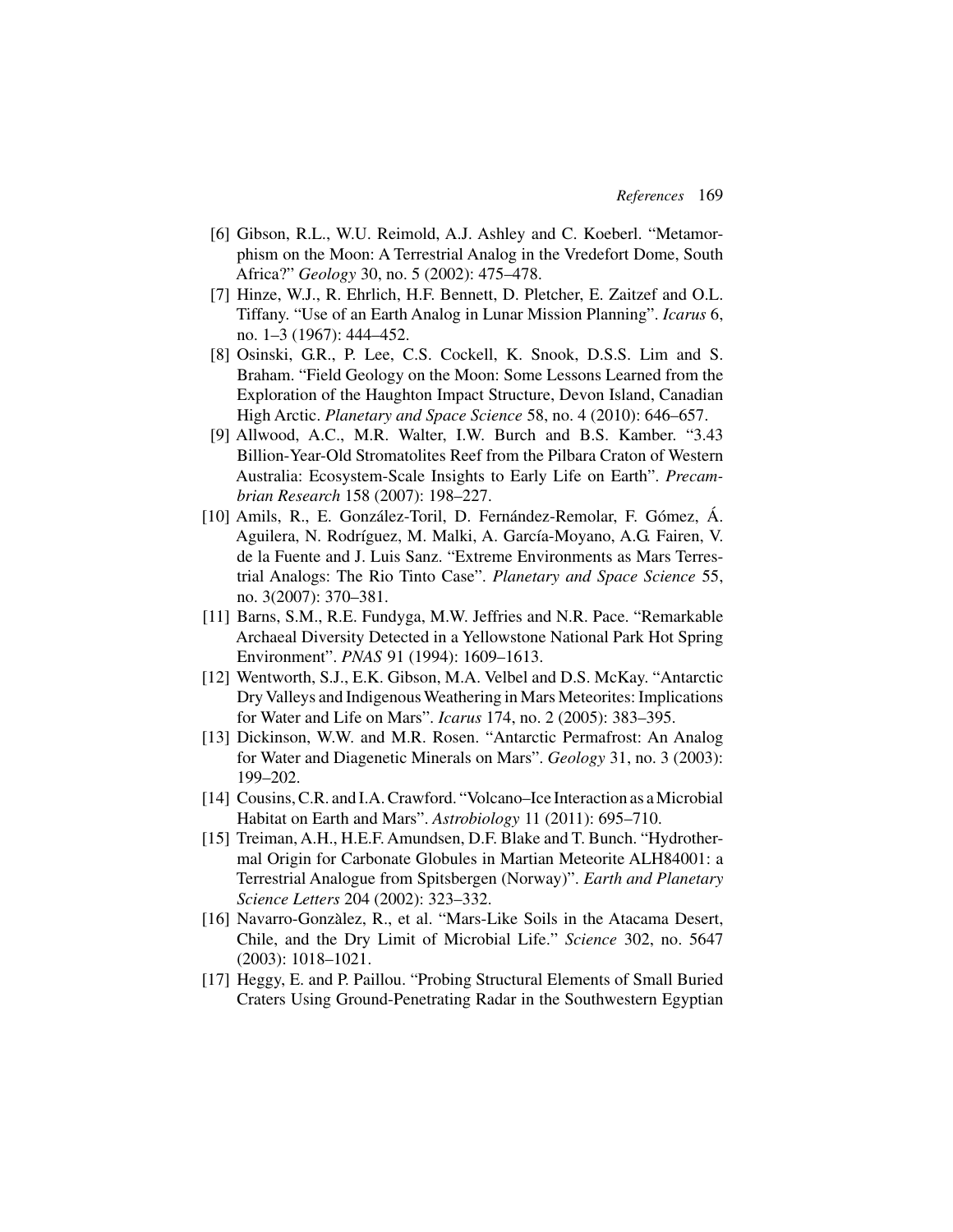#### 170 *Earth Analogues*

Desert: Implications for Mars Shallow Sounding". *Geophysical Research Letters* 33, no. 5 (2006): L05202.

- [18] ten Kate, I.L., R. Armstrong, B. Bernhardt, M. Blumers, J. Craft, D. Boucher, E. Caillibot, J. Captain, G.M.T. D'Eleuterio, J.D. Farmer, D.P. Glavin, T. Graff, J.C. Hamilton, G. Klingelhöfer, R.V. Morris, J.I. Nuñez, J.W. Quinn, G.B. Sanders, R.G. Sellar, L. Sigurdson, R. Taylor and K. Zacny. "Mauna Kea, Hawai'i, as an Analogue Site for Future Planetary Resource Exploration: Results from the 2010 ILSO-ISRU Field-Testing Campaign". *Journal of Aerospace Engineering* 26, no. 1(2013): 183–196.
- [19] Kelley, D.S., et al. "An Off-Axis Hydrothermal Vent Field Discovered Near the Mid-Atlantic Ridge at 30◦N". *Nature* 412(2001): 145–149.
- [20] Sharma, A., J.H. Scott, G.D. Cody, M.L. Fogel, R.M. Hazen, R.J. Hemley andW.T. Huntress. "MicrobialActivity at Gigapascal Pressures". *Science* 295 (2002): 1514–1516.
- [21] Ellis-Evans, J.C. and D. Wynn-Williams. "A Great Lake Under the Ice". *Nature* 381 (1996): 644–646.
- [22] Meckenstock, R.U., et al. "Water Droplets in Oil are Microhabitats for Microbial Life". *Science* 345, no. 6197(2014): 673–676.
- [23] Todd, B. and M. Reagan. "The NEEMO Project: A Report on How NASA Utilizes the "Aquarius" Undersea Habitat as an Analog for Long-Duration Space Flight". *Engineering, Construction, and Operations in Challenging Environments*(2004): 751–758.
- [24] Lee, P. and G.R. Osinski. "The Haughton-Mars Project: Overview of Science Investigations at the Haughton Impact Structure and Surrounding Terrains, and Relevance to Planetary Studies". *Meteoritics and Planetary Science* 40, no. 12(2005): 1755–1758.
- [25] Lim, D.S.,A.L. Brady and Pavilion Lake Research Project (PLRP) Team. "A Historical Overview of the Pavilion Lake Research Project—Analog Science and Exploration in an Underwater Environment". Special Paper 483. Boulder, CO: Geological Society of America, 2011, 85–116.
- [26] Schowengerdt, F., R. Fox, M. Duke, N. Marzwell and B. McKnight. "PISCES: Developing Technologies for Sustained Human Presence on the Moon and Mars." In *Proceedings, 3rd AIAA Space Conference and Ex-position*. Reston, VA: American Institute of Aeronautics and Astronautics (AIAA), 2007, 3029–3038.
- [27] Duke, M.B., et al. "PISCES: Hawaii Facility for Simulation and Training." In Proceedings of 38th Lunar and Planetary Science Conferency. Houston: Lunar and Planetary Institute (LPI), 2007.